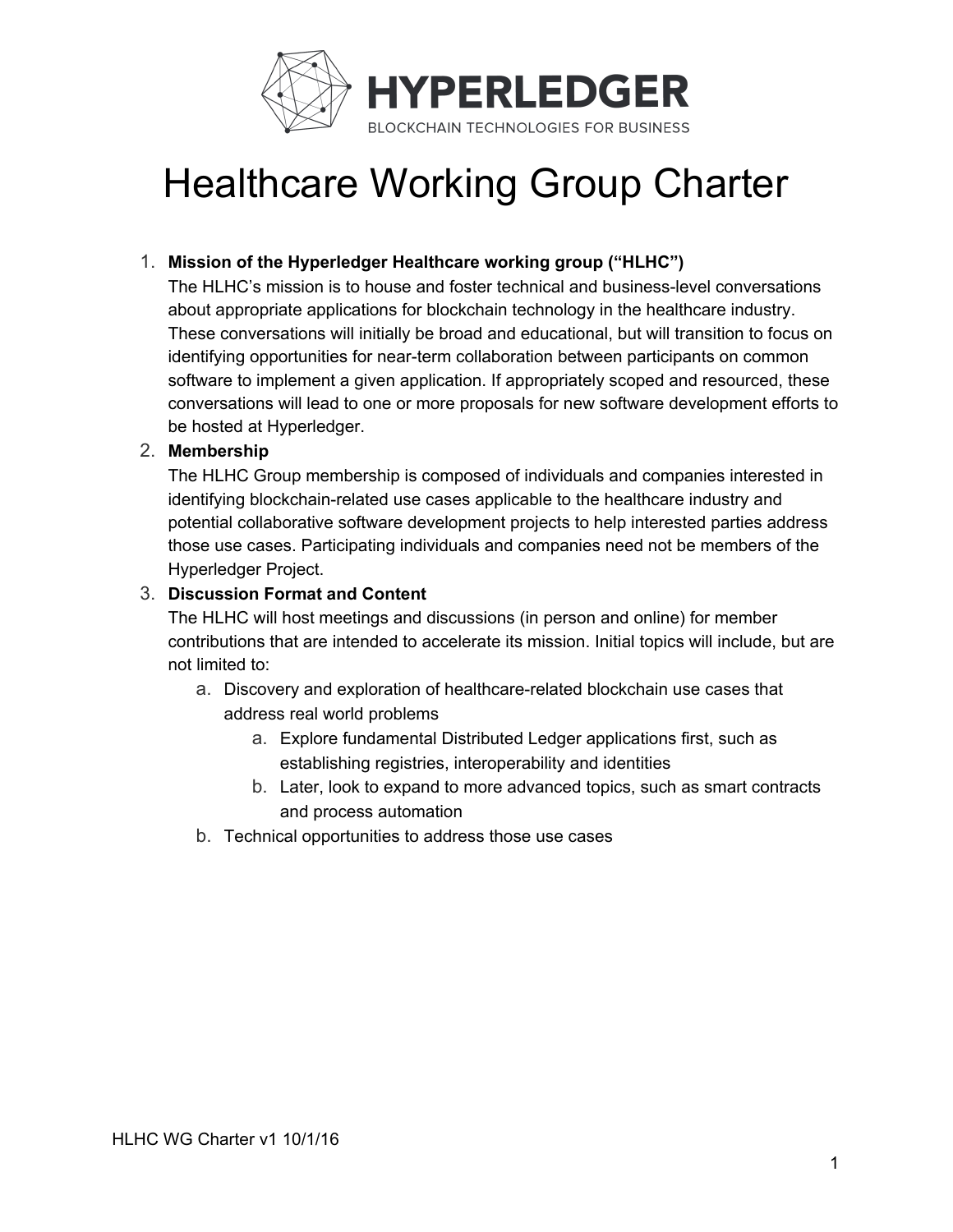

## Healthcare Working Group Charter

### **4. Operating Principles**

- a. HLHC member communication mechanisms
	- a. The primary forum for this Working Group will be a group email list. This list shall be open to any subscriber and publicly archived, and moderated by Hyperledger staff or other volunteers. The email list should be considered the discussion system of record for the community.
	- b. The group may decide to also host conference phone calls, on an ad-hoc or recurring basis, which can be convened and minuted by Hyperledger staff. This may be useful as a way to motivate the community towards a consensus on a position, or hear from those for whom email is too noisy. However notes should be posted back to the email list, and important discussions or decisions should not be closed without input from the list.
	- c. The group may also decide to meet face-to-face, for example at a healthcare conference where many participants will also be attending. As with phone calls, the mailing list should be updated on important points raised or notes taken, and important discussions or decisions should be brought to the list.
	- d. The group may elect to shift to a different tool than email down the road, so long as the Linux Foundation agrees.

### **5. Antitrust Guidelines**

- a. All members shall abide by The Linux Foundation Antitrust Policy available at: <http://www.linuxfoundation.org/antitrust-policy>.
- b. All members shall encourage open participation from any organization able to meet the membership requirements, regardless of competitive interests. Put another way, the HLHC Group shall not seek to exclude members based on any criteria, requirements or reasons other than those used for all members.

### 6. **General Rules and Operations**

The HLHC shall be conducted so as to:

- a. Engage in the work of the project in a professional manner consistent with maintaining a cohesive community, while also maintaining the goodwill and esteem of The Linux Foundation in the open source software community;
- b. Respect the rights of all trademark owners, including any branding and usage guidelines;
- c. Engage The Linux Foundation for all HLHC press and analyst relations activities;